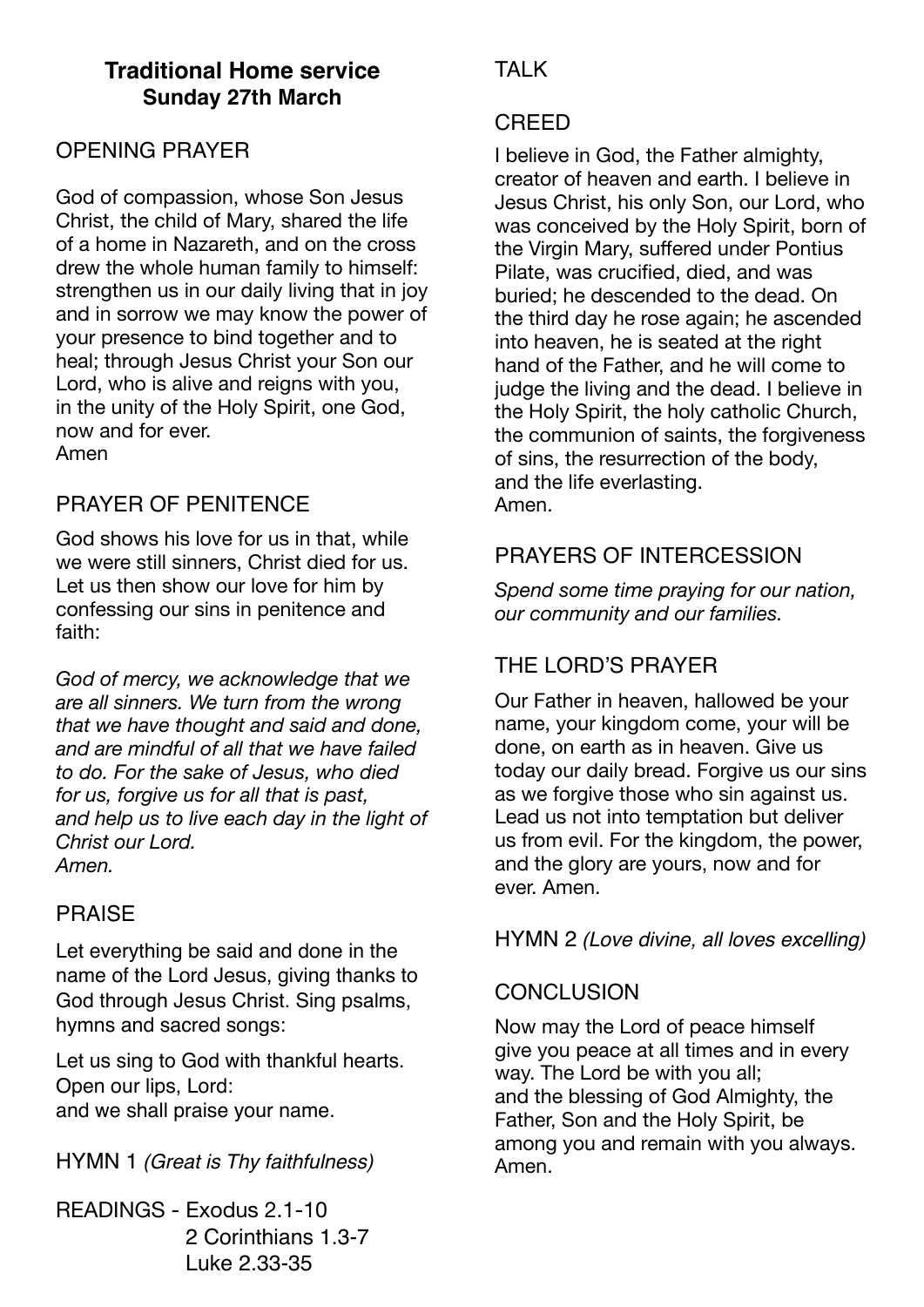## HYMNS TO USE

1 Great is Thy faithfulness, O God my Father

There is no shadow of turning with Thee Thou changest not, Thy compassions, they fail not As Thou hast been, Thou forever will be

*Great is Thy faithfulness Great is Thy faithfulness Morning by morning new mercies I see All I have needed Thy hand hath provided Great is Thy faithfulness, Lord, unto me*

2 Summer and winter and springtime and harvest

Sun, moon and stars in their courses above

Join with all nature in manifold witness To Thy great faithfulness, mercy and love

3 Pardon for sin and a peace that endureth

Thine own dear presence to cheer and to guide

Strength for today and bright hope for tomorrow

Blessings all mine with 10, 000 beside

1 Love divine, all loves excelling, joy of heav'n, to earth come down, fix in us thy humble dwelling, all thy faithful mercies crown. Jesus, thou art all compassion, pure, unbounded love thou art. Visit us with thy salvation; enter ev'ry trembling heart.

2 Breathe, O breathe thy loving Spirit into ev'ry troubled breast. Let us all in thee inherit, let us find the promised rest. Take away the love of sinning; Alpha and Omega be. End of faith, as its beginning, set our hearts at liberty.

3 Come, Almighty, to deliver, let us all thy life receive. Suddenly return, and never, nevermore they temples leave. Thee we would be always blessing, serve thee as thy hosts above, pray, and praise thee without ceasing, glory in thy perfect love.

4 Finish, then, thy new creation; true and spotless let us be. Let us see thy great salvation perfectly restored in thee. Changed from glory into glory, till in heav'n we take our place, till we cast our crowns before thee, lost in wonder, love and praise.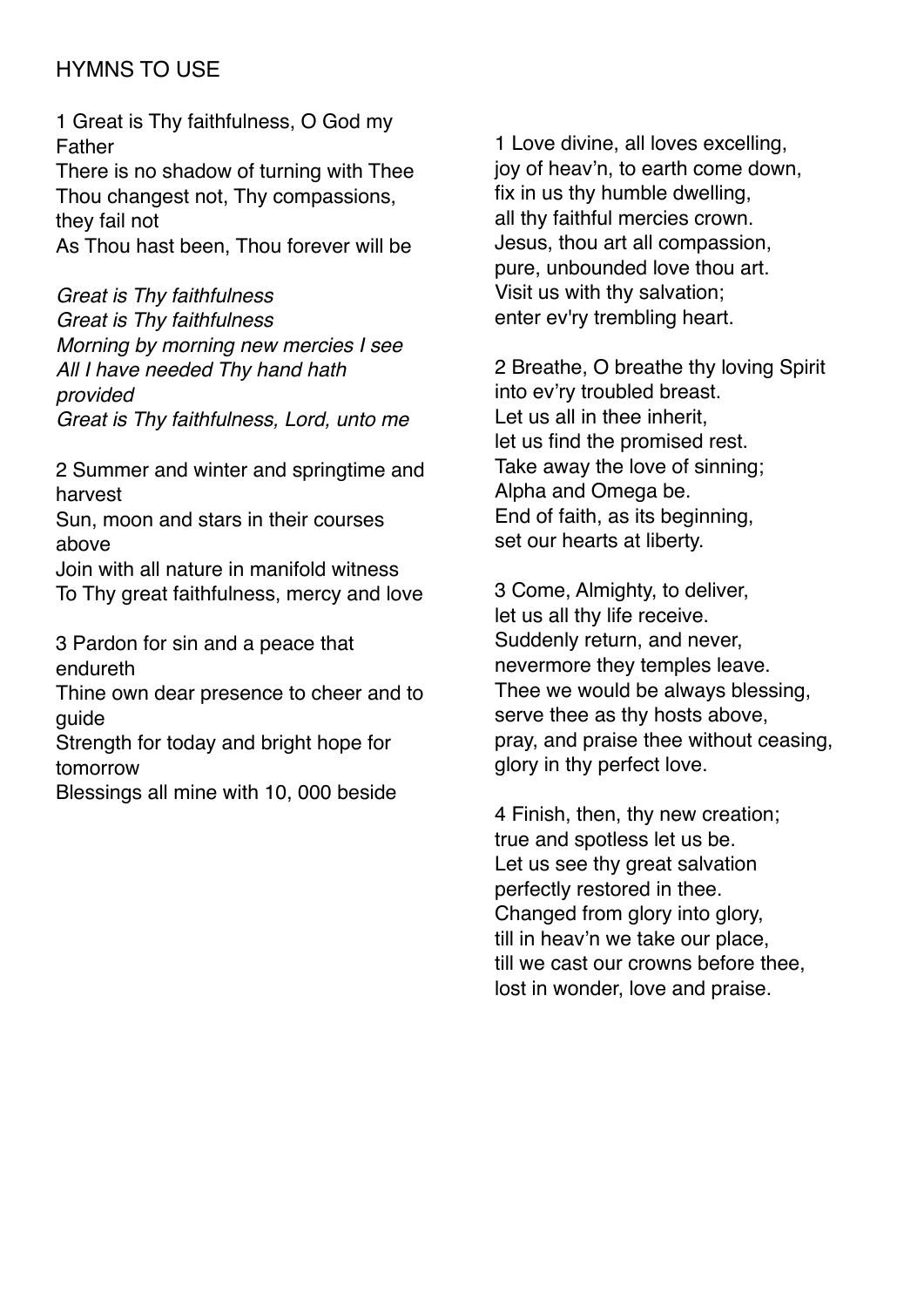#### Sermon - Louise Morton

Think about the context of the story of Moses in the bulrushes

Context slavery, crippling hard labour, and infanticide!

Context of few verses from Luke, occupation, poverty, foretelling of grief!

This was not comfy living ! This was survival, hardship etc....born in the 60s been part of a generation had it generally quite comfy! Could feel life, our society our values quite firm lasting..

The last couple of years turned that on its head, it was actually not true any way ! Life is fragile, our systems are fragile, pandemic! Now see this horrifically displayed in what's happened and happening in Ukraine.

Theme of trust, years ago now! One of first Mother's Day talk I did was based on Moses mother

Three points ! 1.Nurture how he was loved. Set the scene….Moses mother saw her baby as special! Of course! She hid him for 3months!

Would of been stressful!

#### 2.Trusting him to God

Set the scene, famous story! Placing her baby in a waterproofed basket, still have Moses baskets!

Sister watching, mother had done her part, they would now see what would happen to him.

We know the story.....

Trust strand I want to develop today… Know I did this as a parent felt like a decision I made, coming from generations of worriers ! On both sides ! Eg our daughters trip to France……post sixth form, with two friends….

The woman took her baby home and nursed him $\bigcirc$ .

3. Letting go must of been hard…. She had been paid to look after her own baby! Pharaohs daughter you would imagine had a pretty good idea she was being played? And went along with it?

Perhaps she hated her fathers murderous streak? She wanted to do her bit?

#### Return to trust…

Much indebted to a book I've cram read ! This week, Ruthless Trust ! Things I may have thought or known already but not put into words…..certainly not researched as he has! Ruthless? Trust is a rare and precious thing because it often demands a degree of courage that borders on the heroic!

One thing I'm not touching on, but also a beautiful topic! How the Lord trusts us! He gives us responsibilities, he works alongside us to see his kingdom purposes unfold, truly amazing and wonderful, also precarious, part of the beauty of it……

So Why Trust? Why grow and develop it, why think about it….

Idea from reading, but love the thought of it ! Trust makes God happy! Pleases Him.. trust is our gift back to God and he finds it so enchanting that Jesus died for love of it. He calls us to become like little children, Luke 18 story of him welcoming the children who were being ushered away by the disciples parents scolded for bothering Jesus!

Verse 17 I tell you the truth, anyone who doesn't receive the Kingdom of God like a child will never enter it.

children in proper nurturing relationships, trust! Seeing it all again in our grandson, how he trusts, how at our mercy he is, yet he trusts and his trust is not misplaced ! We love him!

John 14 verse 1 Jesus reassures his disciples: don't be troubled, Trust in God and trust in me,

Trust Makes God smile

Second Why, it's good for us ! Redeems us from fear

Brennan Manning calls our second conversion which needs renewing daily, going from mistrust to trust.

sovereign deliverance from a warehouse of worry!' I Loved this phrase!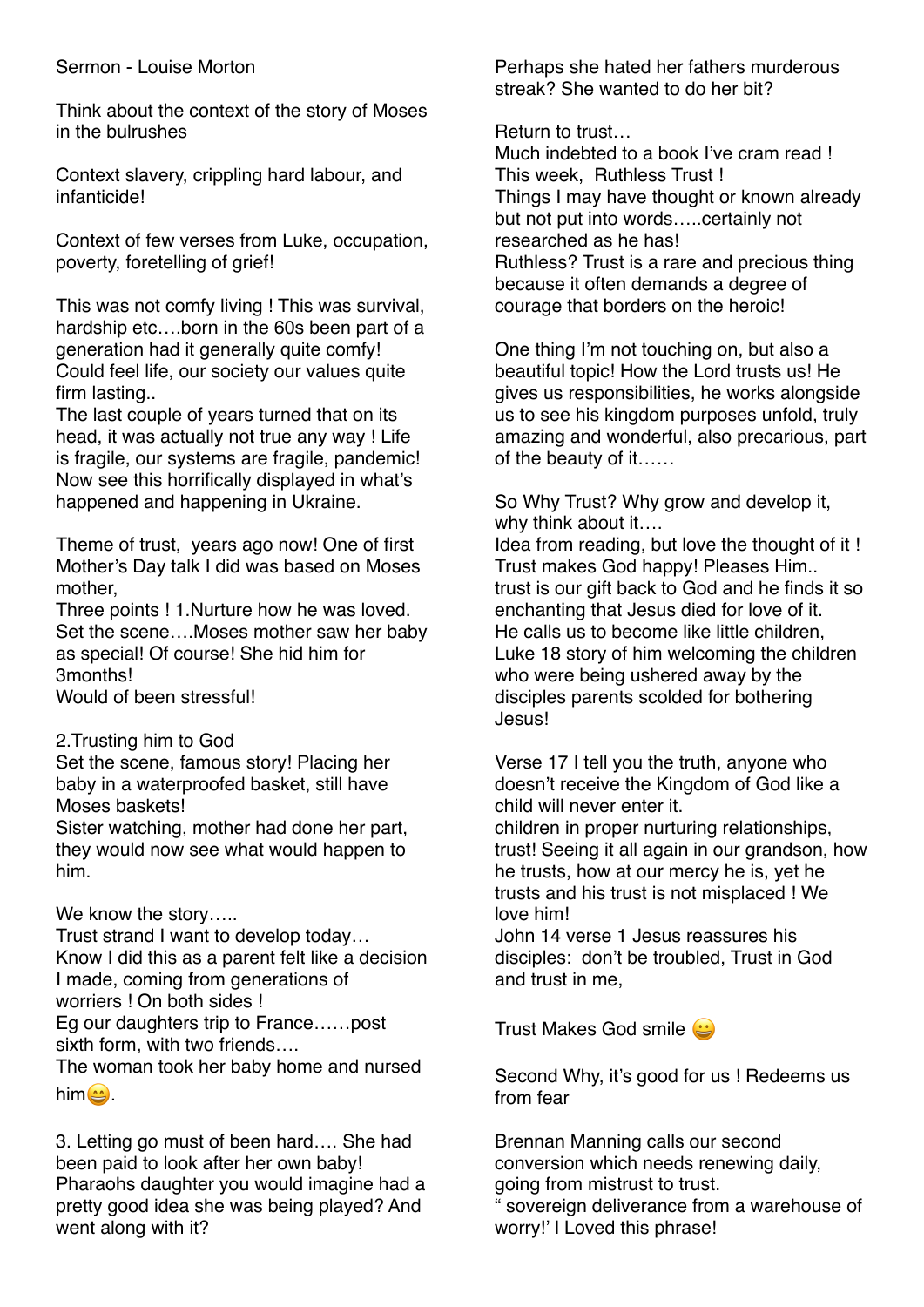### Who would not want this!

Trust he says delivers a mortal blow to skepticism, cynicism, self condemnation and despair!

They can't cohabit! Makes sense when you think about it….

He sights all kinds of stories of ancient mystics !

Trusting God gives us a security that can't be robbed a deep down peace, prevents our hearts being troubled.. back to the John 14 reference…theirs a humility to it, in the end worry can often be rooted in pride…..

Abraham and David masters at developed trust, their trust came through testing! use some David psalms for prayers after…

In the end trust Makes us smile!  $\bigcirc$  Gives stability to life that is beyond circumstances..

How? How do we grow trust in God in our lives…

Thankfulness, celebrating the feast of life one day at a time…

Spoke about thankfulness a couple of times lately, simplicity to it..

Matthew our son told me about an everyday happening that undid him recently, our grandson is just 19 months old and just stating to put words together, they had taken Jonah to a soft play place in a pub, having a drink etc.. he gave Jonah some crisps (sure

they were the fancy baby ones  $\geq$ ) Jonah said: Thank you Dada..

Warmed an earthly fathers heart, being thankful warms our heavenly fathers heart!

Let's keep being thankful little things big things…keep the sense of wonder, keep the child like delight…being outside this time of year, beauty…

Children's work helps ! Gasp as the chandelier came on…

Holly and I often have had conversations about how excited we get over pots of glitter etc… why not! Let's enjoy the every day…..

1Thess 5v18 be thankful in all circumstances for this is God's will for you who belong to Christ Jesus.

Thankfulness beautiful! Brennan manning its : Inclusive, attentive, contagious, and Theo centric. The root of joy is gratefulness, not the other way round! **Yes!** 

Again

Makes us smile !  $\bigcup$  Let's all keep up the narrative: thank you dada!

Second How, dealing with the obstacles, things that block hinder trust, all kinds… Talk like this can only glance at each… Wrong images of God … freedom in Christ stuff, if we don't have a true picture of who God is, completely understandable! we won't be able to trust freely, for example if we see him as a hard task master, or vindictive…

Amnesia, so true! we forget how He has blessed us, how he has shown his love, see it so clearly displayed in the Old Testament many times the prophets remind the people of Israel of His past goodness, so often they forget and go their own way…so often we forget!

Another Laziness, because trust requires something from us !

Presumption ! We are disappointed with God, and refuse to trust him, because we expected him to do our bit! Examples….. Praying for a great exam result having not revised.. Brennan manning coming from a recovery background sites those who want prayer to deal with their addictions and Hod to sort it, without being prepared to go through the recovery process.

Some things are our bit, and he is trusting us ! To do our part…

So that's a few glances, at some obstacles to trust….

Something cannot be ignored when looking at the subject of trust. is pain, suffering, evil! Gerald May: used to believe trusting God's goodness meant I would not be hurt, But having been hurt quite a bit! I know God's goodness goes deeper than all pleasure and pain, it embraces them both.